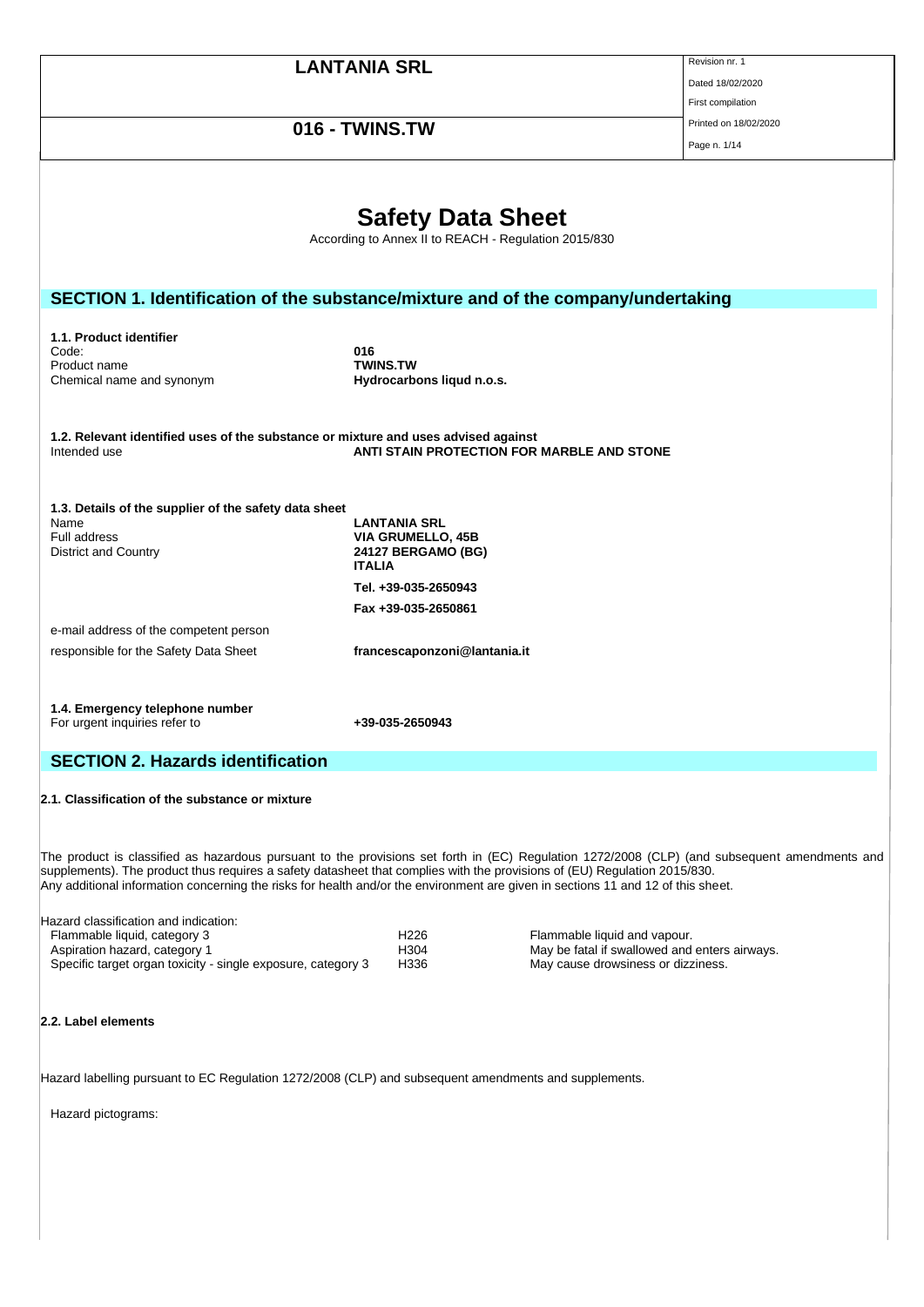|                                                        | <b>LANTANIA SRL</b>                                                                                                                                                                                                                                                                                                                                                             | Revision nr. 1        |
|--------------------------------------------------------|---------------------------------------------------------------------------------------------------------------------------------------------------------------------------------------------------------------------------------------------------------------------------------------------------------------------------------------------------------------------------------|-----------------------|
|                                                        |                                                                                                                                                                                                                                                                                                                                                                                 | Dated 18/02/2020      |
|                                                        |                                                                                                                                                                                                                                                                                                                                                                                 | First compilation     |
|                                                        | 016 - TWINS.TW                                                                                                                                                                                                                                                                                                                                                                  | Printed on 18/02/2020 |
|                                                        |                                                                                                                                                                                                                                                                                                                                                                                 | Page n. 2/14          |
|                                                        |                                                                                                                                                                                                                                                                                                                                                                                 |                       |
| Signal words:                                          | Danger                                                                                                                                                                                                                                                                                                                                                                          |                       |
| Hazard statements:                                     |                                                                                                                                                                                                                                                                                                                                                                                 |                       |
| H226<br>H304<br>H336<br><b>EUH066</b>                  | Flammable liquid and vapour.<br>May be fatal if swallowed and enters airways.<br>May cause drowsiness or dizziness.<br>Repeated exposure may cause skin dryness or cracking.                                                                                                                                                                                                    |                       |
| Precautionary statements:                              |                                                                                                                                                                                                                                                                                                                                                                                 |                       |
| P210<br>P331<br>P280<br>P301+P310<br>P370+P378<br>P261 | Keep away from heat, hot surfaces, sparks, open flames and other ignition sources. No smoking.<br>Do NOT induce vomiting.<br>Wear protective gloves/ protective clothing / eye protection / face protection.<br>IF SWALLOWED: Immediately call a POISON CENTER / doctor /<br>In case of fire: use to extinguish.<br>Avoid breathing dust / fume / gas / mist / vapours / spray. |                       |
| <b>Contains:</b>                                       | DENATURATED WHITE SPIPRIT<br>N-BUTYL ACETATE                                                                                                                                                                                                                                                                                                                                    |                       |
| 2.3. Other hazards                                     |                                                                                                                                                                                                                                                                                                                                                                                 |                       |
|                                                        | On the basis of available data, the product does not contain any PBT or vPvB in percentage greater than 0,1%.                                                                                                                                                                                                                                                                   |                       |
|                                                        | <b>SECTION 3. Composition/information on ingredients</b>                                                                                                                                                                                                                                                                                                                        |                       |
| 3.2. Mixtures                                          |                                                                                                                                                                                                                                                                                                                                                                                 |                       |
| Contains:                                              |                                                                                                                                                                                                                                                                                                                                                                                 |                       |

| <b>Identification</b>                         | $x =$ Conc. %   | Classification 1272/2008 (CLP)                              |
|-----------------------------------------------|-----------------|-------------------------------------------------------------|
| DENATURATED WHITE SPIRIT                      |                 |                                                             |
| CAS 64742-48-9                                | $78 \le x < 82$ | Flam. Lig. 3 H226, Asp. Tox. 1 H304, STOT SE 3 H336, EUH066 |
| EC 919-857-5                                  |                 |                                                             |
| $INDEX -$                                     |                 |                                                             |
| Reg. no. 01-2119463258-33                     |                 |                                                             |
| <b>N-BUTYL ACETATE</b>                        |                 |                                                             |
| CAS 123-86-4                                  | $2 \le x < 2.5$ | Flam. Liq. 3 H226, STOT SE 3 H336, EUH066                   |
| EC 204-658-1                                  |                 |                                                             |
| INDEX 607-025-00-1                            |                 |                                                             |
| DIPROPYLENE GLYCOL<br><b>MONOMETHYL ETHER</b> |                 |                                                             |
|                                               |                 |                                                             |
| EC 252-104-2                                  |                 |                                                             |
| CAS 34590-94-8                                | $1.5 \le x < 2$ | Substance with a community workplace exposure limit.        |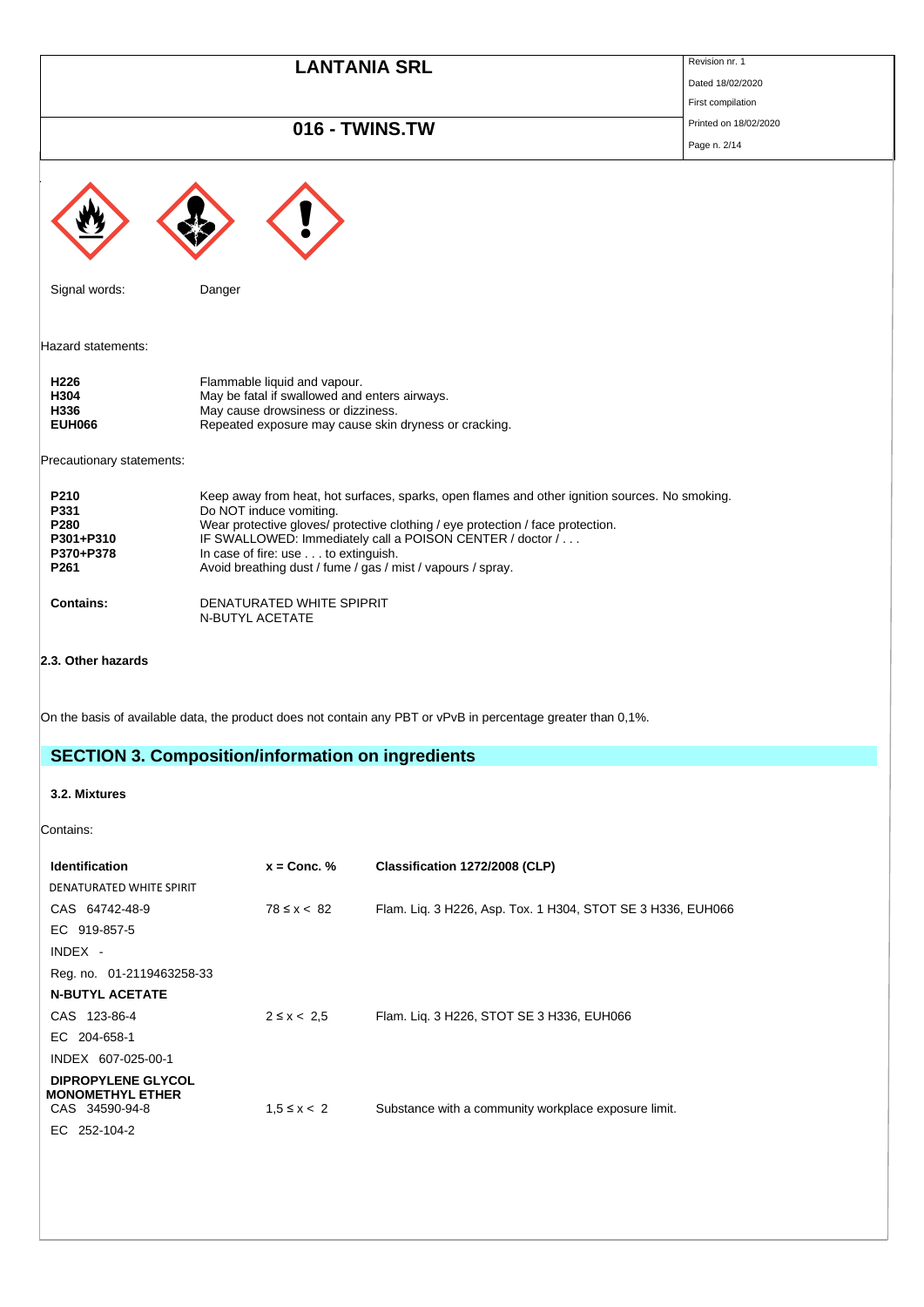Page n. 3/14

Dated 18/02/2020 First compilation

# **016 - TWINS.TW** Printed on 18/02/2020

INDEX -

The full wording of hazard (H) phrases is given in section 16 of the sheet.

# **SECTION 4. First aid measures**

### **4.1. Description of first aid measures**

EYES: Remove contact lenses, if present. Wash immediately with plenty of water for at least 15 minutes, opening the eyelids fully. If problem persists, seek medical advice.

SKIN: Remove contaminated clothing. Rinse skin with a shower immediately. Get medical advice/attention immediately. Wash contaminated clothing before using it again.

INHALATION: Remove to open air. If the subject stops breathing, administer artificial respiration. Get medical advice/attention immediately.

INGESTION: Get medical advice/attention immediately. Do not induce vomiting. Do not administer anything not explicitly authorised by a doctor.

### **4.2. Most important symptoms and effects, both acute and delayed**

Specific information on symptoms and effects caused by the product are unknown.

# **4.3. Indication of any immediate medical attention and special treatment needed**

Information not available

# **SECTION 5. Firefighting measures**

### **5.1. Extinguishing media**

SUITABLE EXTINGUISHING EQUIPMENT

Extinguishing substances are: carbon dioxide, foam, chemical powder. For product loss or leakage that has not caught fire, water spray can be used to disperse flammable vapours and protect those trying to stem the leak.

UNSUITABLE EXTINGUISHING EQUIPMENT

Do not use jets of water. Water is not effective for putting out fires but can be used to cool containers exposed to flames to prevent explosions.

### **5.2. Special hazards arising from the substance or mixture**

HAZARDS CAUSED BY EXPOSURE IN THE EVENT OF FIRE Excess pressure may form in containers exposed to fire at a risk of explosion. Do not breathe combustion products.

### **5.3. Advice for firefighters**

### GENERAL INFORMATION

Use jets of water to cool the containers to prevent product decomposition and the development of substances potentially hazardous for health. Always wear full fire prevention gear. Collect extinguishing water to prevent it from draining into the sewer system. Dispose of contaminated water used for extinction and the remains of the fire according to applicable regulations.

SPECIAL PROTECTIVE EQUIPMENT FOR FIRE-FIGHTERS

Normal fire fighting clothing i.e. fire kit (BS EN 469), gloves (BS EN 659) and boots (HO specification A29 and A30) in combination with self-contained open circuit positive pressure compressed air breathing apparatus (BS EN 137).

# **SECTION 6. Accidental release measures**

# **6.1. Personal precautions, protective equipment and emergency procedures**

# Block the leakage if there is no hazard.

Wear suitable protective equipment (including personal protective equipment referred to under Section 8 of the safety data sheet) to prevent any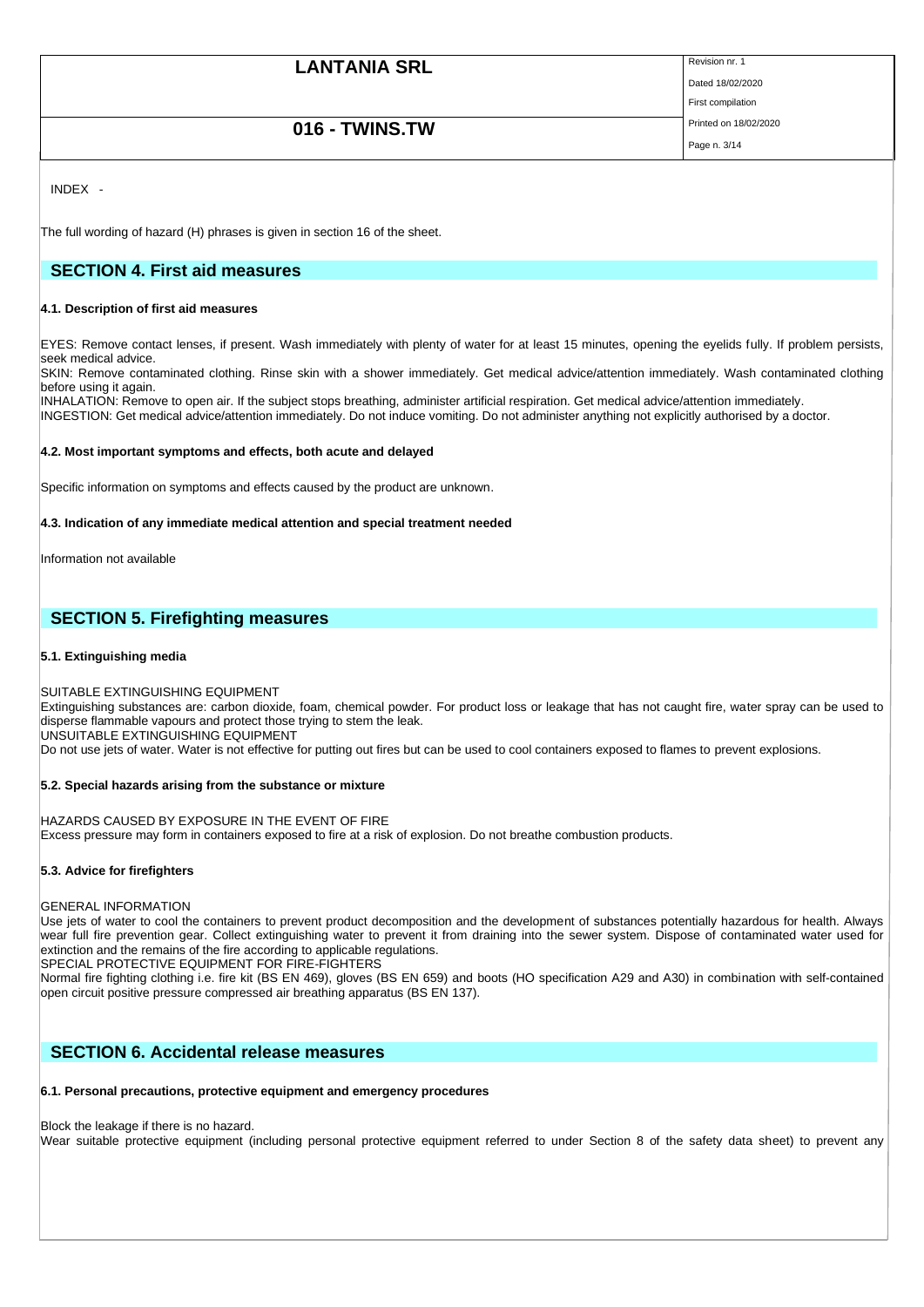# **LANTANIA SRL** Revision nr. 1 Dated 18/02/2020 First compilation **016 - TWINS.TW** Printed on 18/02/2020 Page n. 4/14

contamination of skin, eyes and personal clothing. These indications apply for both processing staff and those involved in emergency procedures.

Send away individuals who are not suitably equipped. Use explosion-proof equipment. Eliminate all sources of ignition (cigarettes, flames, sparks, etc.) from the leakage site.

### **6.2. Environmental precautions**

The product must not penetrate into the sewer system or come into contact with surface water or ground water.

### **6.3. Methods and material for containment and cleaning up**

Collect the leaked product into a suitable container. Evaluate the compatibility of the container to be used, by checking section 10. Absorb the remainder with inert absorbent material. Make sure the leakage site is well aired. Contaminated material should be disposed of in compliance with the provisions set forth in point 13.

#### **6.4. Reference to other sections**

Any information on personal protection and disposal is given in sections 8 and 13.

# **SECTION 7. Handling and storage**

#### **7.1. Precautions for safe handling**

Keep away from heat, sparks and naked flames; do not smoke or use matches or lighters. Without adequate ventilation, vapours may accumulate at ground level and, if ignited, catch fire even at a distance, with the danger of backfire. Avoid bunching of electrostatic charges. Do not eat, drink or smoke during use. Remove any contaminated clothes and personal protective equipment before entering places in which people eat. Avoid leakage of the product into the environment.

#### **7.2. Conditions for safe storage, including any incompatibilities**

Store only in the original container. Store in a well ventilated place, keep far away from sources of heat, naked flames and sparks and other sources of ignition. Keep containers away from any incompatible materials, see section 10 for details.

#### **7.3. Specific end use(s)**

Information not available

# **SECTION 8. Exposure controls/personal protection**

#### **8.1. Control parameters**

Regulatory References:

| DEU        | Deutschland      | TRGS 900 - Seite 1 von 69 (Fassung 29.03.2019)- Liste der Arbeitsplatzgrenzwerte und Kurzzeitwerte |
|------------|------------------|----------------------------------------------------------------------------------------------------|
| <b>ESP</b> | España           | LÍMITES DE EXPOSICIÓN PROFESIONAL PARA AGENTES QUÍMICOS EN ESPAÑA 2019 (INSST)                     |
| <b>FRA</b> | France           | Valeurs limites d'exposition professionnelle aux agents chimiques en France. ED 984 - INRS         |
| <b>GBR</b> | United Kingdom   | EH40/2005 Workplace exposure limits (Third edition, published 2018)                                |
| <b>ITA</b> | Italia           | DIRETTIVA (UE) 2017/164 DELLA COMMISSIONE del 31 gennaio 2017                                      |
| EU         | <b>TLV-ACGIH</b> | ACGIH 2019                                                                                         |
|            | <b>RCP TLV</b>   | ACGIH TLVs and BEIs -<br>Appendix H                                                                |

| Manca la traduzione (WZ00002) <======= (*)< <error>&gt;Manca la traduzione (WZ00002)</error> |         |        |            |  |
|----------------------------------------------------------------------------------------------|---------|--------|------------|--|
| <b>Threshold Limit Value</b>                                                                 |         |        |            |  |
| Type                                                                                         | Country | TWA/8h | STEL/15min |  |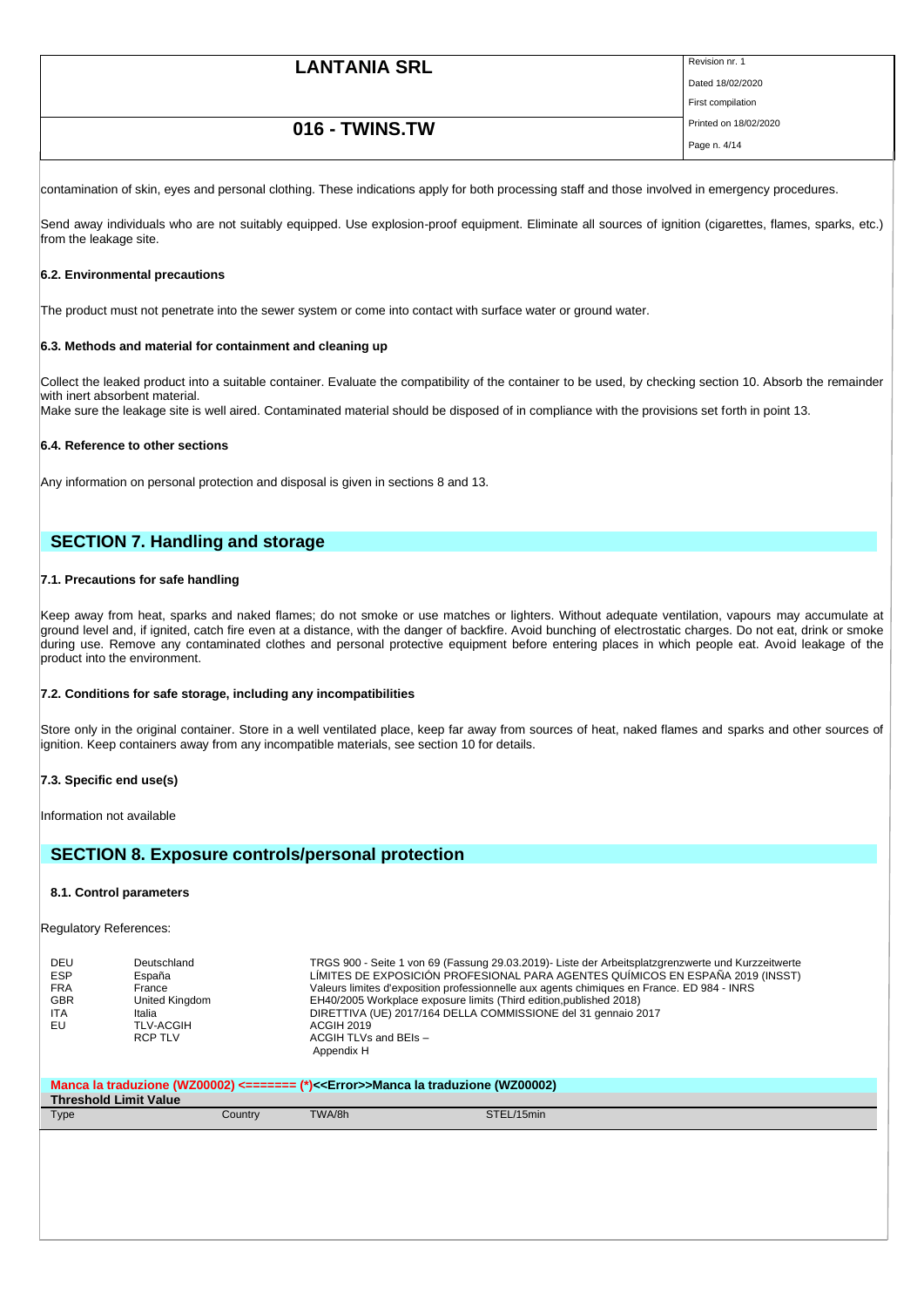Dated 18/02/2020

# **016 - TWINS.TW** Printed on 18/02/2020

First compilation

Page n. 5/14

|                              |                                     | mg/m3  | ppm | mg/m3      | ppm     |  |  |
|------------------------------|-------------------------------------|--------|-----|------------|---------|--|--|
| <b>RCP TLV</b>               |                                     | 1200   | 197 |            |         |  |  |
|                              |                                     |        |     |            |         |  |  |
| <b>N-BUTYL ACETATE</b>       |                                     |        |     |            |         |  |  |
| <b>Threshold Limit Value</b> |                                     |        |     |            |         |  |  |
| Type                         | Country                             | TWA/8h |     | STEL/15min |         |  |  |
|                              |                                     | mg/m3  | ppm | mg/m3      | ppm     |  |  |
| AGW                          | DEU                                 | 300    | 62  | 600 (C)    | 124 (C) |  |  |
| <b>VLA</b>                   | <b>ESP</b>                          | 724    | 150 | 965        | 200     |  |  |
| <b>VLEP</b>                  | <b>FRA</b>                          | 710    | 150 | 940        | 200     |  |  |
| WEL                          | <b>GBR</b>                          | 724    | 150 | 966        | 200     |  |  |
| <b>TLV-ACGIH</b>             |                                     |        | 50  |            | 150     |  |  |
|                              |                                     |        |     |            |         |  |  |
|                              | DIPROPYLENE GLYCOL MONOMETHYL ETHER |        |     |            |         |  |  |
| <b>Threshold Limit Value</b> |                                     |        |     |            |         |  |  |

| Type             | Country    | TWA/8h |     | STEL/15min |     |             |
|------------------|------------|--------|-----|------------|-----|-------------|
|                  |            | mg/m3  | ppm | mg/m3      | ppm |             |
| <b>AGW</b>       | DEU        | 310    | 50  | 310        | 50  |             |
| <b>MAK</b>       | DEU        | 310    | 50  | 310        | 50  |             |
| <b>VLA</b>       | <b>ESP</b> | 308    | 50  |            |     | <b>SKIN</b> |
| <b>VLEP</b>      | <b>FRA</b> | 308    | 50  |            |     | <b>SKIN</b> |
| WEL              | <b>GBR</b> | 308    | 50  |            |     | <b>SKIN</b> |
| <b>VLEP</b>      | <b>ITA</b> | 308    | 50  |            |     | <b>SKIN</b> |
| OEL              | EU         | 308    | 50  |            |     | <b>SKIN</b> |
| <b>TLV-ACGIH</b> |            | 606    | 100 | 909        | 150 | <b>SKIN</b> |

Legend:

 $|C|$  = CEILING ; INHAL = Inhalable Fraction ; RESP = Respirable Fraction ; THORA = Thoracic Fraction.

# **8.2. Exposure controls**

As the use of adequate technical equipment must always take priority over personal protective equipment, make sure that the workplace is well aired through effective local aspiration.

When choosing personal protective equipment, ask your chemical substance supplier for advice. Personal protective equipment must be CE marked, showing that it complies with applicable standards.

### HAND PROTECTION

Protect hands with category III work gloves (see standard EN 374).

The following should be considered when choosing work glove material: compatibility, degradation, failure time and permeability. The work gloves' resistance to chemical agents should be checked before use, as it can be unpredictable. The gloves' wear time depends on the duration and type of use.

#### SKIN PROTECTION

Wear category I professional long-sleeved overalls and safety footwear (see Regulation 2016/425 and standard EN ISO 20344). Wash body with soap and water after removing protective clothing.

Consider the appropriateness of providing antistatic clothing in the case of working environments in which there is a risk of explosion.

EYE PROTECTION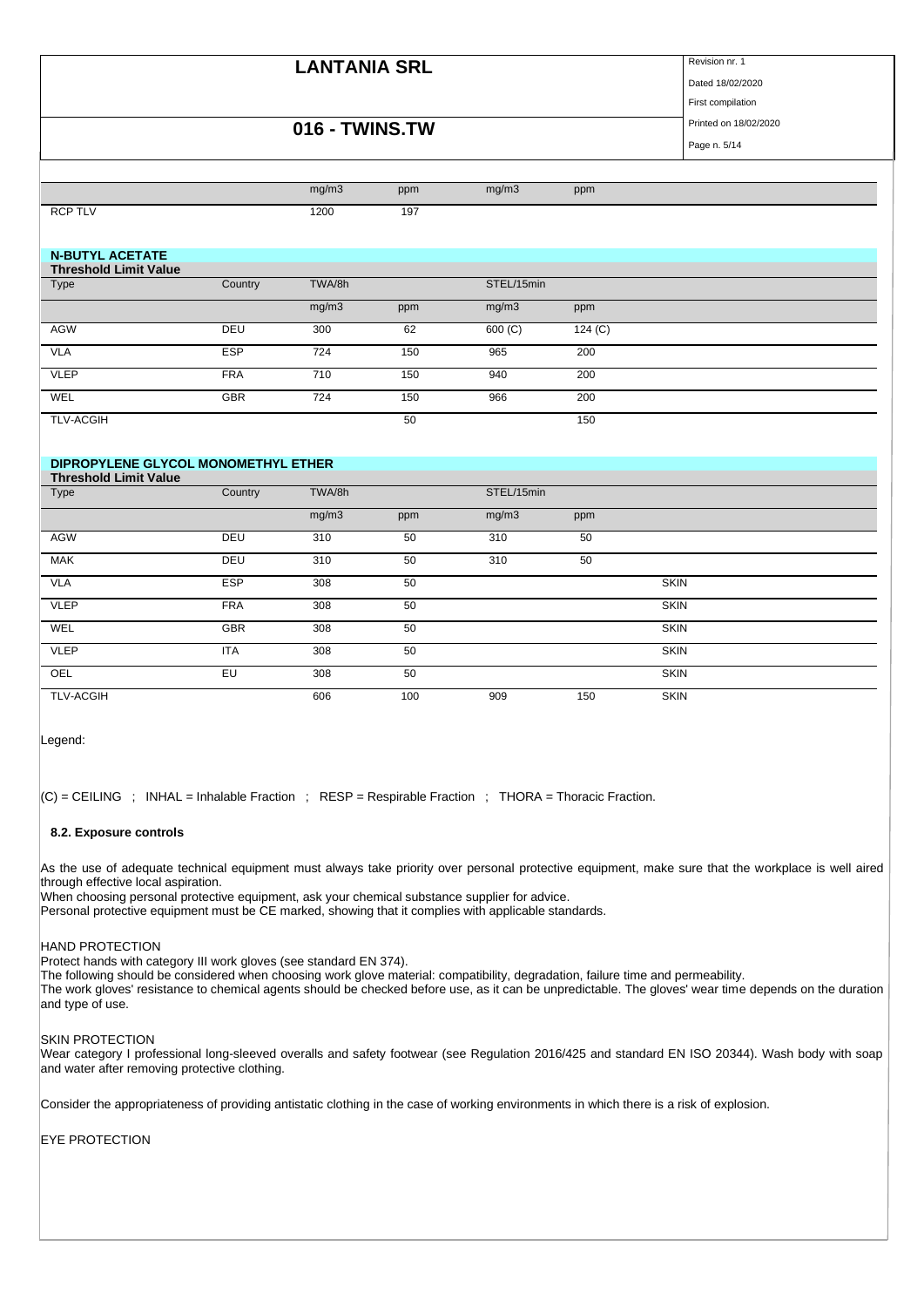| <b>LANTANIA SRL</b> | Revision nr. 1        |
|---------------------|-----------------------|
|                     | Dated 18/02/2020      |
|                     | First compilation     |
| 016 - TWINS.TW      | Printed on 18/02/2020 |
|                     | Page n. 6/14          |
|                     |                       |

Wear airtight protective goggles (see standard EN 166).

#### RESPIRATORY PROTECTION

If the threshold value (e.g. TLV-TWA) is exceeded for the substance or one of the substances present in the product, use a mask with a type A filter whose class (1, 2 or 3) must be chosen according to the limit of use concentration. (see standard EN 14387). In the presence of gases or vapours of various kinds and/or gases or vapours containing particulate (aerosol sprays, fumes, mists, etc.) combined filters are required.

Respiratory protection devices must be used if the technical measures adopted are not suitable for restricting the worker's exposure to the threshold values considered. The protection provided by masks is in any case limited.

If the substance considered is odourless or its olfactory threshold is higher than the corresponding TLV-TWA and in the case of an emergency, wear open-circuit compressed air breathing apparatus (in compliance with standard EN 137) or external air-intake breathing apparatus (in compliance with standard EN 138). For a correct choice of respiratory protection device, see standard EN 529.

#### ENVIRONMENTAL EXPOSURE CONTROLS

The emissions generated by manufacturing processes, including those generated by ventilation equipment, should be checked to ensure compliance with environmental standards.

# **SECTION 9. Physical and chemical properties**

### **9.1. Information on basic physical and chemical properties**

| Appearance                             | liquid                |
|----------------------------------------|-----------------------|
| Colour                                 | transparent           |
| Odour                                  | typical               |
| Odour threshold                        | Not available         |
| рH                                     | Not available         |
| Melting point / freezing point         | Not available         |
| Initial boiling point                  | Not available         |
| Boiling range                          | Not available         |
| Flash point                            | 40 $^{\circ}$ C       |
| Evaporation rate                       | Not available         |
| Flammability (solid, gas)              | Not available         |
| Lower inflammability limit             | Not available         |
| Upper inflammability limit             | Not available         |
| Lower explosive limit                  | Not available         |
| Upper explosive limit                  | Not available         |
| Vapour pressure                        | Not available         |
| Vapour density                         | Not available         |
| Relative density                       | Not available         |
| Solubility                             | immiscible with water |
| Partition coefficient: n-octanol/water | Not available         |
| Auto-ignition temperature              | Not available         |
| Decomposition temperature              | Not available         |
| Viscosity                              | Not available         |
| <b>Explosive properties</b>            | Not available         |
| Oxidising properties                   | Not available         |

#### **9.2. Other information**

Information not available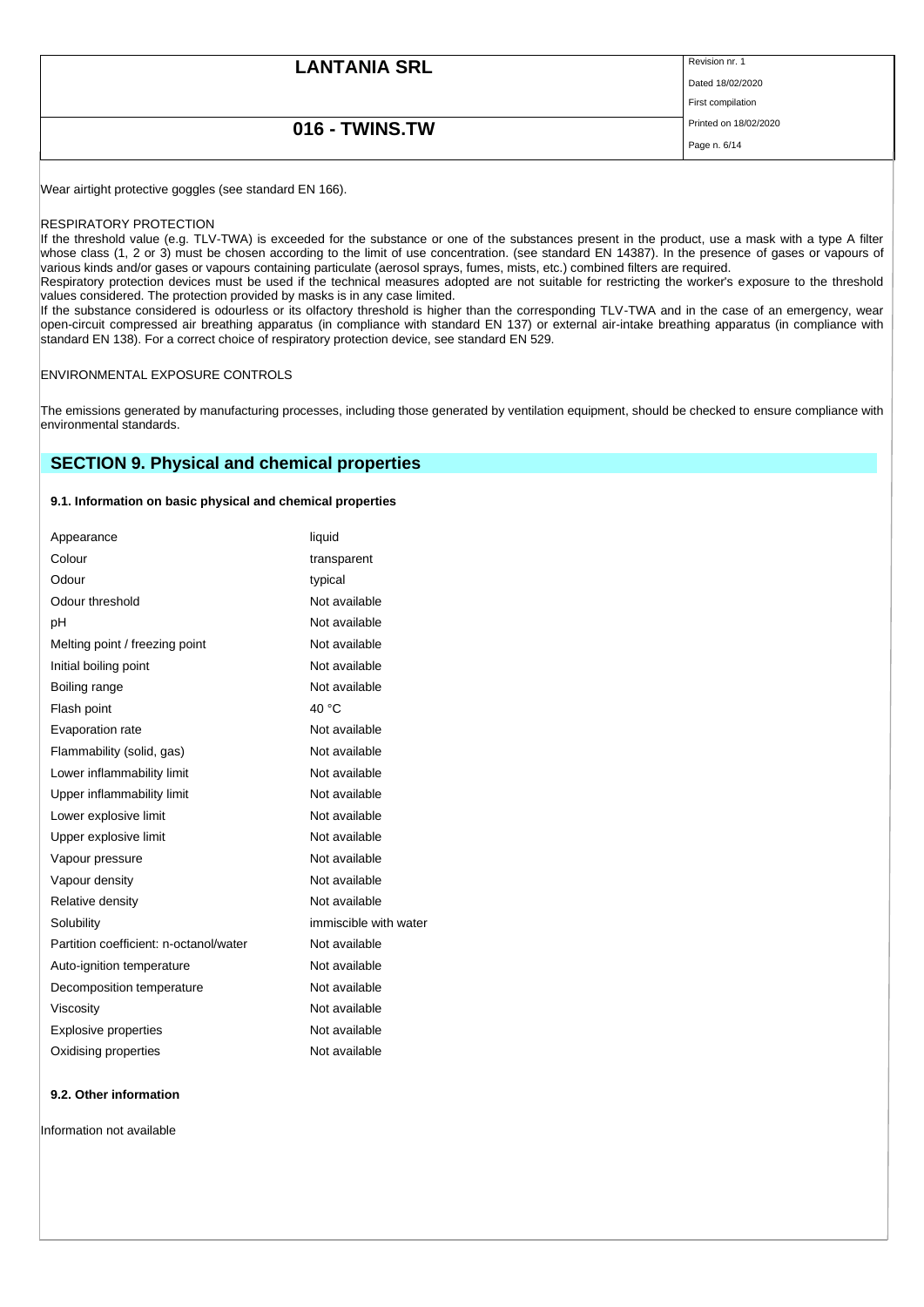| <b>LANTANIA SRL</b> | Revision nr. 1        |
|---------------------|-----------------------|
|                     | Dated 18/02/2020      |
|                     | First compilation     |
| 016 - TWINS.TW      | Printed on 18/02/2020 |
|                     | Page n. 7/14          |

# **SECTION 10. Stability and reactivity**

#### **10.1. Reactivity**

There are no particular risks of reaction with other substances in normal conditions of use.

### N-BUTYL ACETATE

Decomposes on contact with: water.

DIPROPYLENE GLYCOL MONOMETHYL ETHER

May react with: oxidising substances.When heated to decomposition releases: harsh fumes,zinc alloys.

#### **10.2. Chemical stability**

The product is stable in normal conditions of use and storage.

DENATURATED WHITE SPIRIT

Stable in normal conditions of use and storage.

# **10.3. Possibility of hazardous reactions**

The vapours may also form explosive mixtures with the air.

DENATURATED WHITE SPIRIT

May form explosive mixtures with: air.

### N-BUTYL ACETATE

Risk of explosion on contact with: strong oxidising agents.May react dangerously with: alkaline hydroxides,potassium tert-butoxide.Forms explosive mixtures with: air.

# **10.4. Conditions to avoid**

Avoid overheating. Avoid bunching of electrostatic charges. Avoid all sources of ignition.

#### DENATURATED WHITE SPIRIT

Avoid exposure to: ignition sources.

Avoid exposure to: electrostatic discharges.

N-BUTYL ACETATE

Avoid exposure to: moisture,sources of heat,naked flames.

# **10.5. Incompatible materials**

```
N-BUTYL ACETATE
```
Incompatible with: water,nitrates,strong oxidants,acids,alkalis,zinc.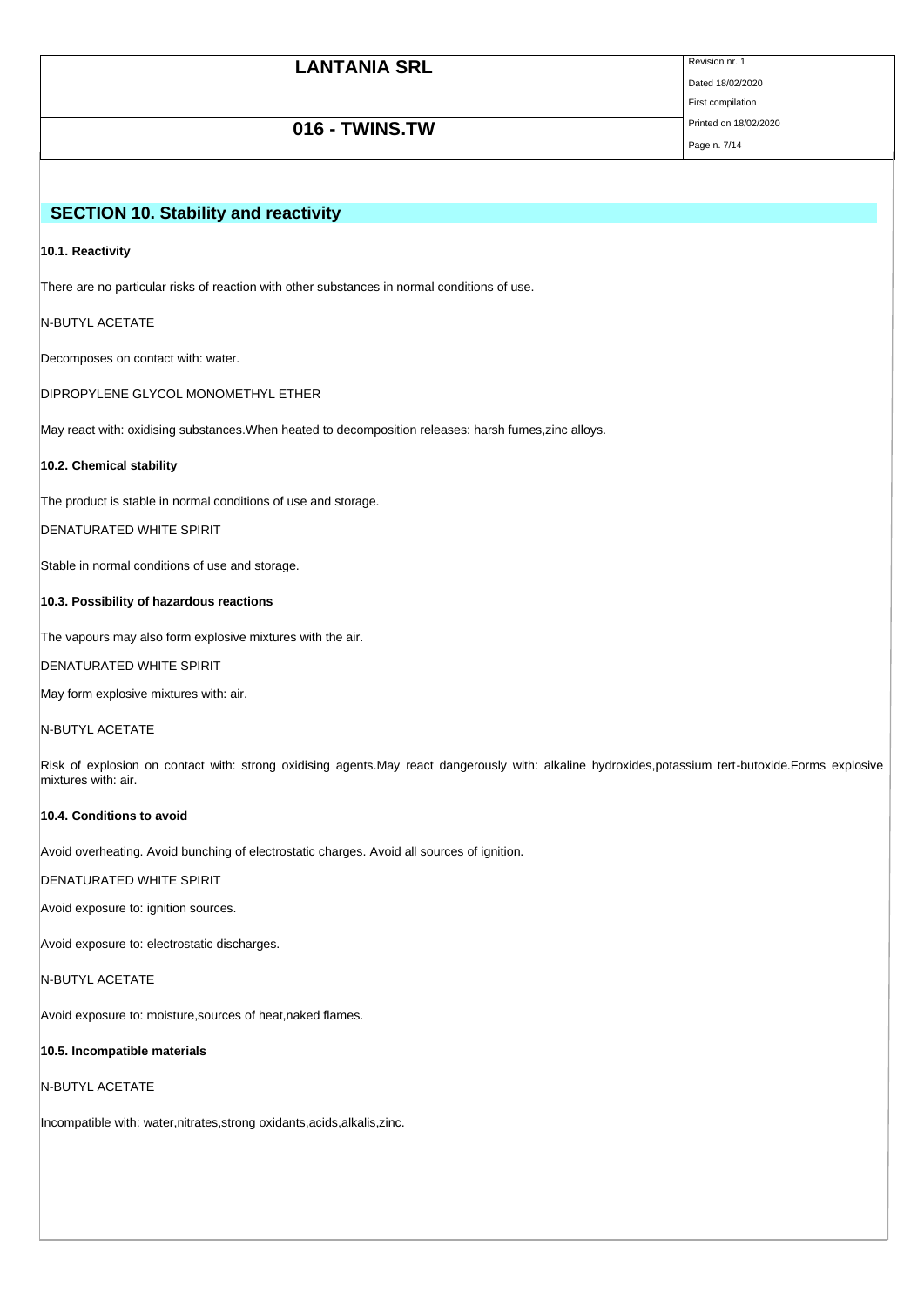# **LANTANIA SRL** Revision nr. 1 Dated 18/02/2020 First compilation **016 - TWINS.TW** Printed on 18/02/2020 Page n. 8/14

#### **10.6. Hazardous decomposition products**

In the event of thermal decomposition or fire, gases and vapours that are potentially dangerous to health may be released.

# **SECTION 11. Toxicological information**

In the absence of experimental data for the product itself, health hazards are evaluated according to the properties of the substances it contains, using the criteria specified in the applicable regulation for classification.

It is therefore necessary to take into account the concentration of the individual hazardous substances indicated in section 3, to evaluate the toxicological effects of exposure to the product.

#### **11.1. Information on toxicological effects**

Metabolism, toxicokinetics, mechanism of action and other information

Information not available

Information on likely routes of exposure

N-BUTYL ACETATE

WORKERS: inhalation; contact with the skin.

Delayed and immediate effects as well as chronic effects from short and long-term exposure

N-BUTYL ACETATE

In humans, the substance's vapours cause irritation of the eyes and nose. In the event of repeated exposure, skin irritation, dermatitis (dryness and cracking of the skin) and keratitis appear.

Interactive effects

#### N-BUTYL ACETATE

A case of acute intoxication been reported involving a 33 year old worker while cleaning a tank with a preparation containing xylenes, butyl acetate and ethylene glycol acetate. The person had irritation of the conjunctiva and upper respiratory tract, drowsiness and motor coordination disorders, which disappeared within 5 hours. The symptoms are attributed to poisoning by mixed xylenes and butyl acetate, with a possible synergistic effect responsible for the neurological effects. Cases of vacuolar keratitis are reported in workers exposed to a mixture of butyl acetate and isobutanol vapours, but with uncertainty concerning the responsibility of a particular solvent (INRC, 2011).

#### **ACUTE TOXICITY**

LC50 (Inhalation) of the mixture: Not classified (no significant component) LD50 (Oral) of the mixture: Not classified (no significant component) LD50 (Dermal) of the mixture: Not classified (no significant component)

N-BUTYL ACETATE

LD50 (Oral) > 6400 mg/kg Rat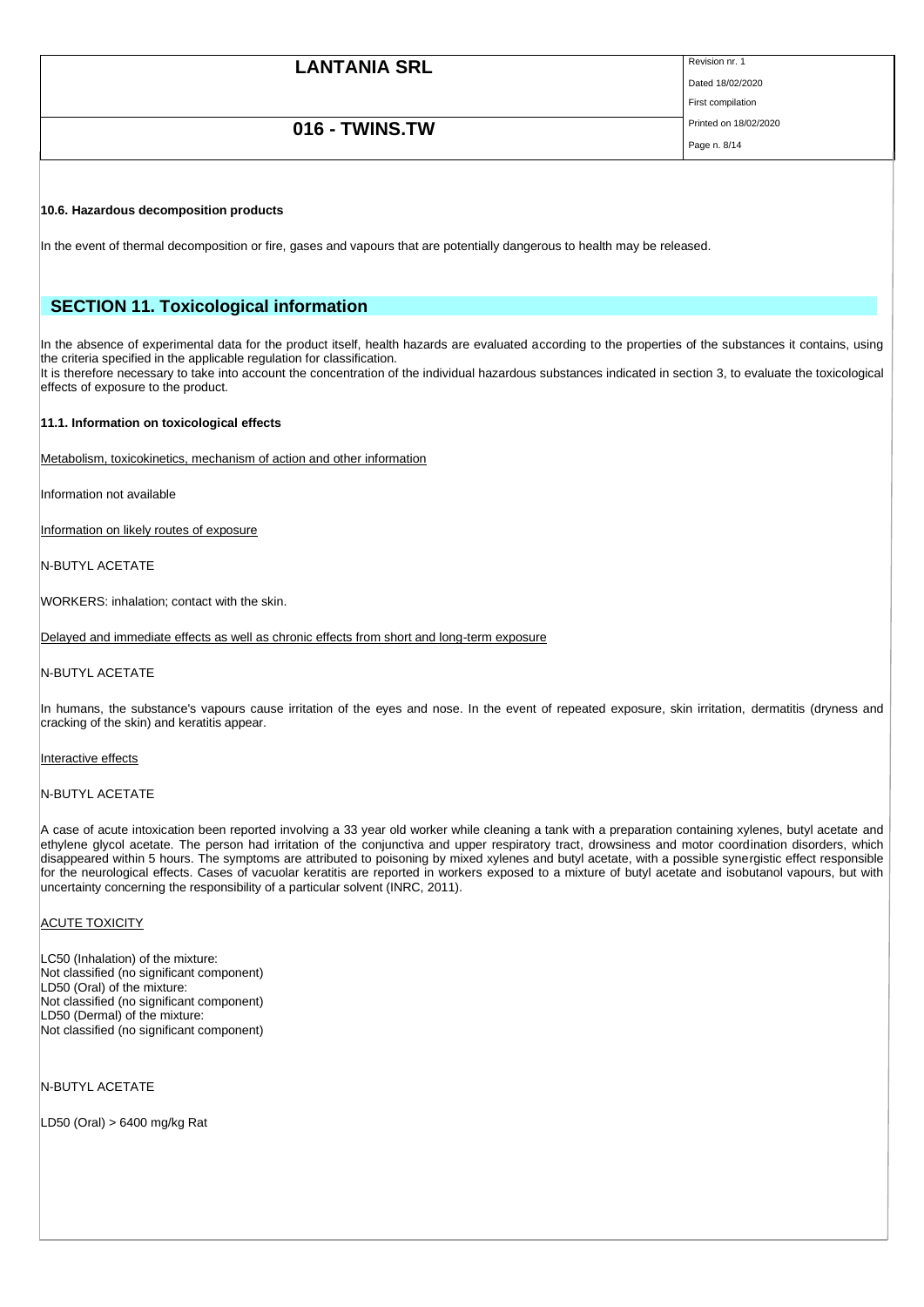| <b>LANTANIA SRL</b> | Revision nr. 1        |
|---------------------|-----------------------|
|                     | Dated 18/02/2020      |
|                     | First compilation     |
| 016 - TWINS.TW      | Printed on 18/02/2020 |
|                     | Page n. 9/14          |

LD50 (Dermal) > 5000 mg/kg Rabbit

LC50 (Inhalation) 21,1 mg/l/4h Rat

DENATURATED WHITE SPIRIT LD50 (Oral) > 5000 mg/kg

LD50 (Dermal) > 2000 mg/kg

DENATURATED WHITE SPIRIT

LD50 (Oral) > 3000 mg/kg

LD50 (Dermal) > 10000 mg/kg

 $LC50$  (Inhalation) > 6,6 mg/l

# **SKIN CORROSION / IRRITATION**

Repeated exposure may cause skin dryness or cracking.

# **SERIOUS EYE DAMAGE / IRRITATION**

Does not meet the classification criteria for this hazard class

# **RESPIRATORY OR SKIN SENSITISATION**

Does not meet the classification criteria for this hazard class

### **GERM CELL MUTAGENICITY**

Does not meet the classification criteria for this hazard class

**CARCINOGENICITY** 

Does not meet the classification criteria for this hazard class

### **REPRODUCTIVE TOXICITY**

Does not meet the classification criteria for this hazard class

### **STOT - SINGLE EXPOSURE**

May cause drowsiness or dizziness

# STOT - REPEATED EXPOSURE

Does not meet the classification criteria for this hazard class

ASPIRATION HAZARD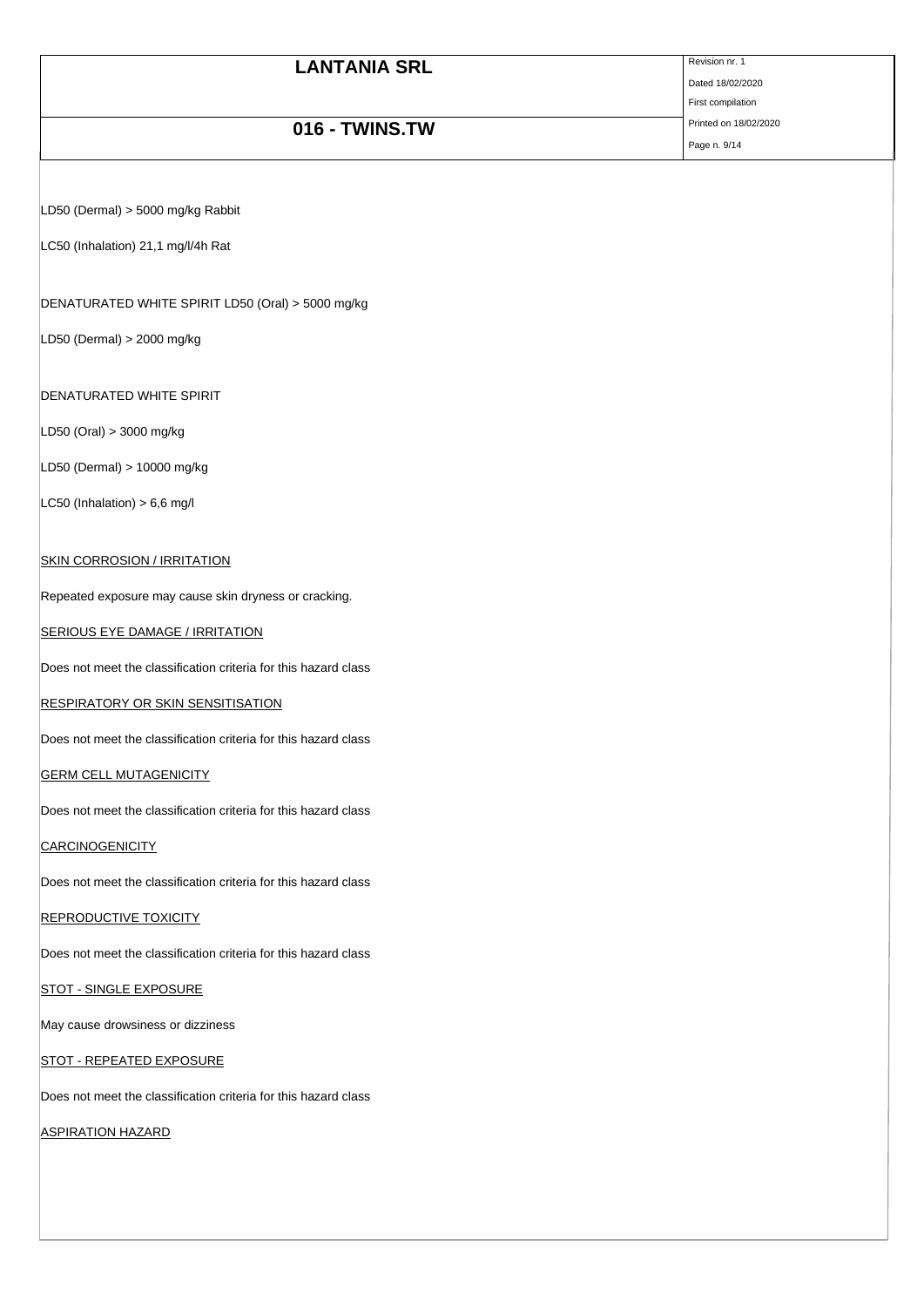| <b>LANTANIA SRL</b> | Revision nr. 1        |
|---------------------|-----------------------|
|                     | Dated 18/02/2020      |
|                     | First compilation     |
| 016 - TWINS.TW      | Printed on 18/02/2020 |
|                     | Page n. 10/14         |

Toxic for aspiration

# **SECTION 12. Ecological information**

Use this product according to good working practices. Avoid littering. Inform the competent authorities, should the product reach waterways or contaminate soil or vegetation.

# **12.1. Toxicity**

Information not available

# **12.2. Persistence and degradability**

| DIPROPYLENE GLYCOL MONOMETHYL<br><b>ETHER</b>          |                   |
|--------------------------------------------------------|-------------------|
| Solubility in water                                    | 1000 - 10000 mg/l |
| Rapidly degradable                                     |                   |
| <b>N-BUTYL ACETATE</b>                                 |                   |
| Solubility in water                                    | 1000 - 10000 mg/l |
| 12.3. Bioaccumulative potential                        |                   |
|                                                        |                   |
| DIPROPYLENE GLYCOL MONOMETHYL                          |                   |
| <b>ETHER</b><br>Partition coefficient: n-octanol/water | 0,0043            |
|                                                        |                   |
| <b>N-BUTYL ACETATE</b>                                 |                   |
| Partition coefficient: n-octanol/water                 | 2,3               |
| <b>BCF</b>                                             | 15,3              |
| 12.4. Mobility in soil                                 |                   |
|                                                        |                   |
| <b>N-BUTYL ACETATE</b>                                 |                   |
| Partition coefficient: soil/water                      | $\leq 3$          |
| 12.5. Results of PBT and vPvB assessment               |                   |

On the basis of available data, the product does not contain any PBT or vPvB in percentage greater than 0,1%.

#### **12.6. Other adverse effects**

Information not available

# **SECTION 13. Disposal considerations**

**13.1. Waste treatment methods**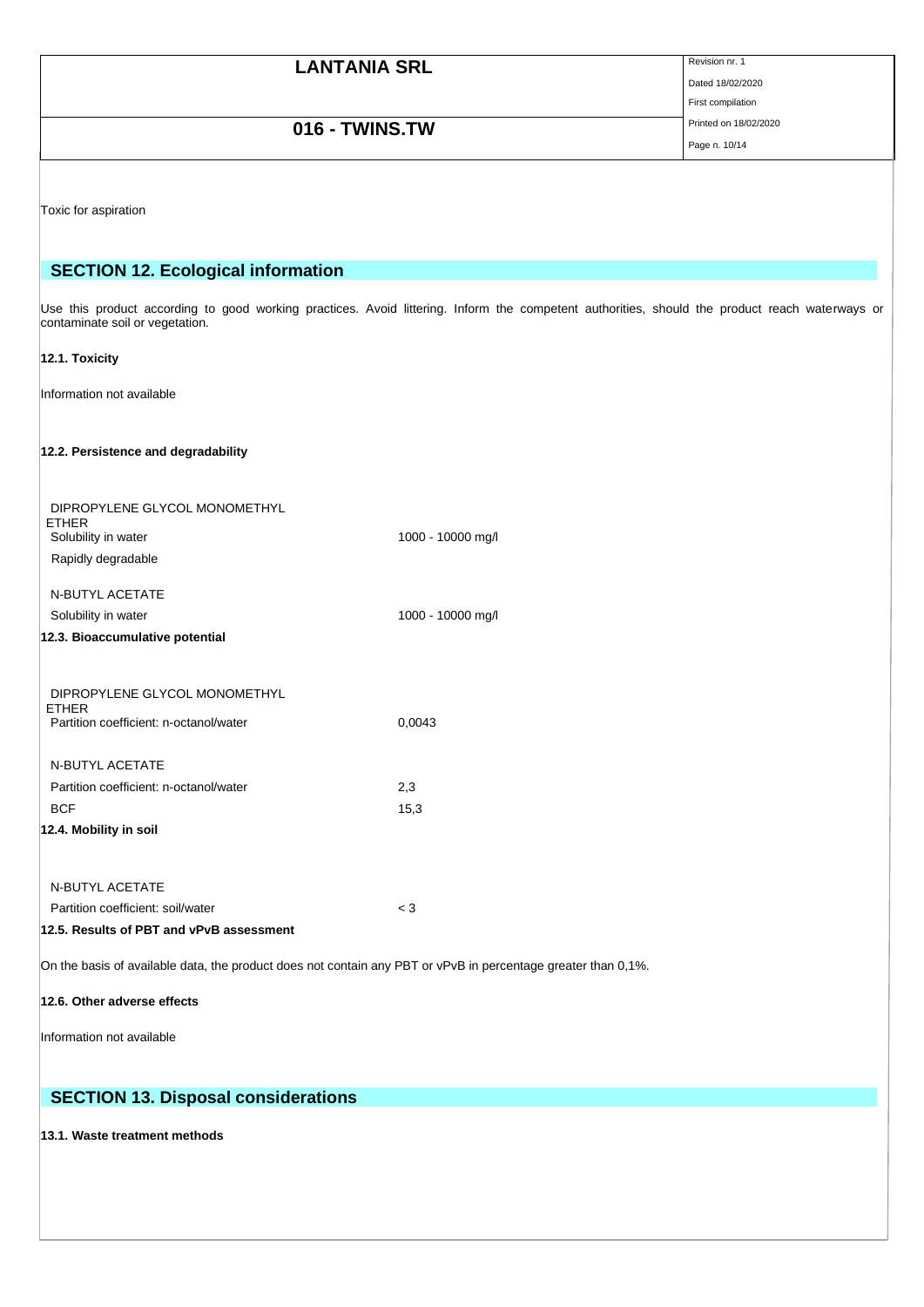Dated 18/02/2020 First compilation

# **016 - TWINS.TW** Printed on 18/02/2020

Page n. 11/14

Reuse, when possible. Product residues should be considered special hazardous waste. The hazard level of waste containing this product should be evaluated according to applicable regulations.

Disposal must be performed through an authorised waste management firm, in compliance with national and local regulations. Waste transportation may be subject to ADR restrictions.

CONTAMINATED PACKAGING

Contaminated packaging must be recovered or disposed of in compliance with national waste management regulations.

# **SECTION 14. Transport information**

# **14.1. UN number**

ADR / RID, IMDG, IATA: 3295

# **14.2. UN proper shipping name**

| ADR / RID: | HYDROCARBONS, LIQUID, N.O.S. |
|------------|------------------------------|
| IMDG:      | HYDROCARBONS, LIQUID, N.O.S. |
| IATA:      | HYDROCARBONS, LIQUID, N.O.S. |

### **14.3. Transport hazard class(es)**

| ADR / RID: | Class: 3 | Label: 3 |
|------------|----------|----------|
| IMDG:      | Class: 3 | Label: 3 |
| IATA:      | Class: 3 | Label: 3 |



### **14.4. Packing group**

ADR / RID, IMDG, IATA: III

#### **14.5. Environmental hazards**

| ADR / RID: | NΟ |
|------------|----|
| IMDG:      | NΟ |
| IATA:      | NΟ |

### **14.6. Special precautions for user**

| ADR / RID: | HIN - Kemler: 30<br>Special Provision: - | Limited<br>Quantities: 5<br>− | Tunnel<br>restriction<br>code: (D/E) |
|------------|------------------------------------------|-------------------------------|--------------------------------------|
| IMDG:      | EMS: F-E, S-D                            | Limited<br>Quantities: 5      |                                      |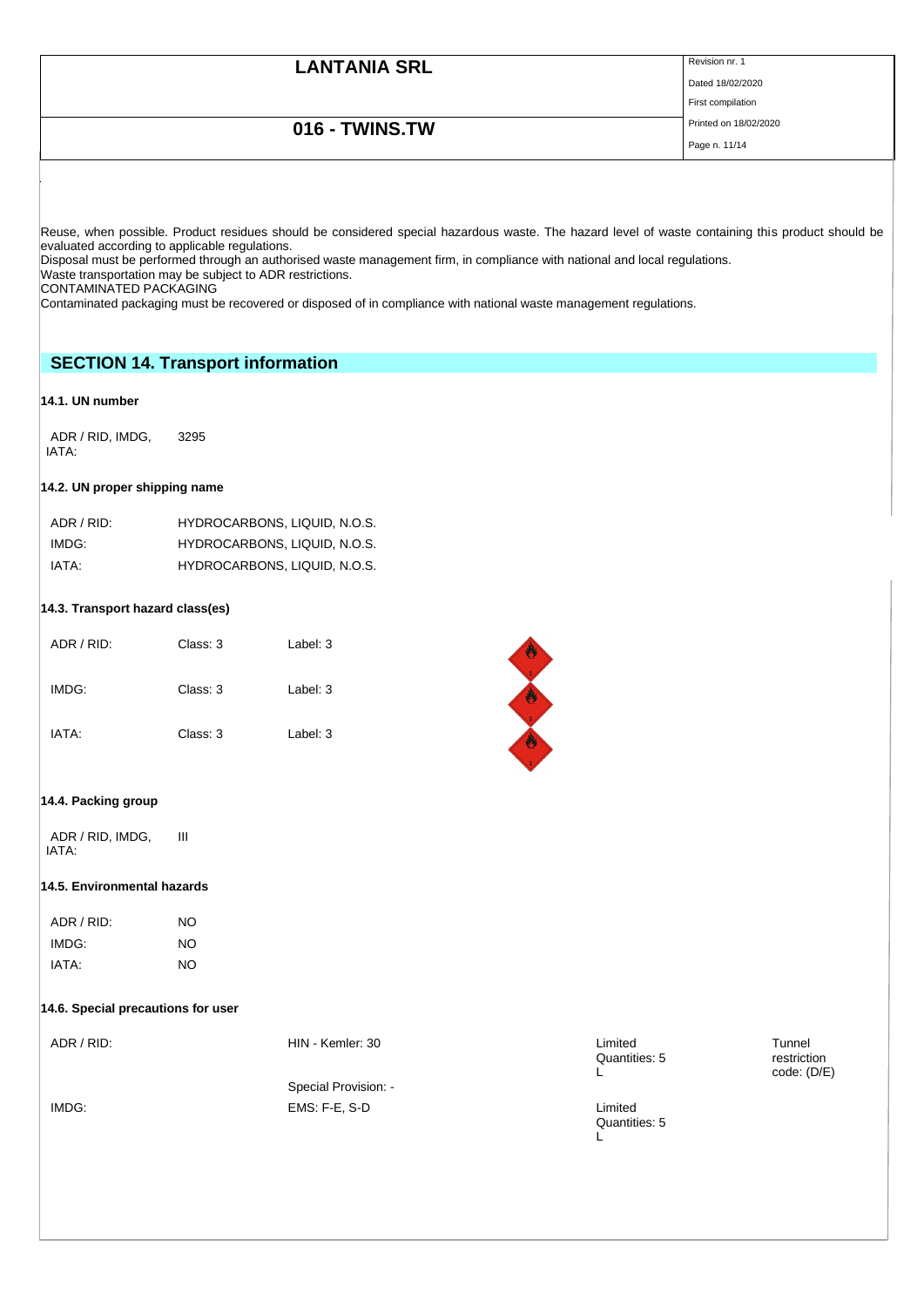|                                                 |                                                                                                                                                                                                                                                |                           | Revision nr. 1                           |
|-------------------------------------------------|------------------------------------------------------------------------------------------------------------------------------------------------------------------------------------------------------------------------------------------------|---------------------------|------------------------------------------|
|                                                 | <b>LANTANIA SRL</b>                                                                                                                                                                                                                            |                           | Dated 18/02/2020                         |
|                                                 |                                                                                                                                                                                                                                                |                           |                                          |
|                                                 |                                                                                                                                                                                                                                                |                           | First compilation                        |
|                                                 | 016 - TWINS.TW                                                                                                                                                                                                                                 |                           | Printed on 18/02/2020                    |
|                                                 |                                                                                                                                                                                                                                                |                           | Page n. 12/14                            |
| IATA:                                           | Cargo:                                                                                                                                                                                                                                         | Maximum<br>quantity: 220  | Packaging<br>instructions:               |
|                                                 | Pass.:                                                                                                                                                                                                                                         | Maximum<br>quantity: 60 L | 366<br>Packaging<br>instructions:<br>355 |
|                                                 | Special Instructions:                                                                                                                                                                                                                          | A3, A324                  |                                          |
|                                                 | 14.7. Transport in bulk according to Annex II of Marpol and the IBC Code                                                                                                                                                                       |                           |                                          |
| Information not relevant                        |                                                                                                                                                                                                                                                |                           |                                          |
|                                                 | <b>SECTION 15. Regulatory information</b>                                                                                                                                                                                                      |                           |                                          |
|                                                 |                                                                                                                                                                                                                                                |                           |                                          |
|                                                 | 15.1. Safety, health and environmental regulations/legislation specific for the substance or mixture                                                                                                                                           |                           |                                          |
|                                                 |                                                                                                                                                                                                                                                |                           |                                          |
| Seveso Category - Directive 2012/18/EC: P5c     |                                                                                                                                                                                                                                                |                           |                                          |
|                                                 |                                                                                                                                                                                                                                                |                           |                                          |
|                                                 | Restrictions relating to the product or contained substances pursuant to Annex XVII to EC Regulation 1907/2006                                                                                                                                 |                           |                                          |
| Product<br>Point                                | $3 - 40$                                                                                                                                                                                                                                       |                           |                                          |
| Substances in Candidate List (Art. 59 REACH)    |                                                                                                                                                                                                                                                |                           |                                          |
|                                                 | On the basis of available data, the product does not contain any SVHC in percentage greater than 0,1%.                                                                                                                                         |                           |                                          |
|                                                 | Substances subject to authorisation (Annex XIV REACH)                                                                                                                                                                                          |                           |                                          |
|                                                 |                                                                                                                                                                                                                                                |                           |                                          |
| None                                            |                                                                                                                                                                                                                                                |                           |                                          |
|                                                 | Substances subject to exportation reporting pursuant to (EC) Reg. 649/2012:                                                                                                                                                                    |                           |                                          |
| None                                            |                                                                                                                                                                                                                                                |                           |                                          |
| Substances subject to the Rotterdam Convention: |                                                                                                                                                                                                                                                |                           |                                          |
| None                                            |                                                                                                                                                                                                                                                |                           |                                          |
| Substances subject to the Stockholm Convention: |                                                                                                                                                                                                                                                |                           |                                          |
| None                                            |                                                                                                                                                                                                                                                |                           |                                          |
| Healthcare controls                             |                                                                                                                                                                                                                                                |                           |                                          |
|                                                 | Workers exposed to this chemical agent must not undergo health checks, provided that available risk-assessment data prove that the risks related to the<br>workers' health and safety are modest and that the 98/24/EC directive is respected. |                           |                                          |

# **15.2. Chemical safety assessment**

A chemical safety assessment has not been performed for the preparation/for the substances indicated in section 3.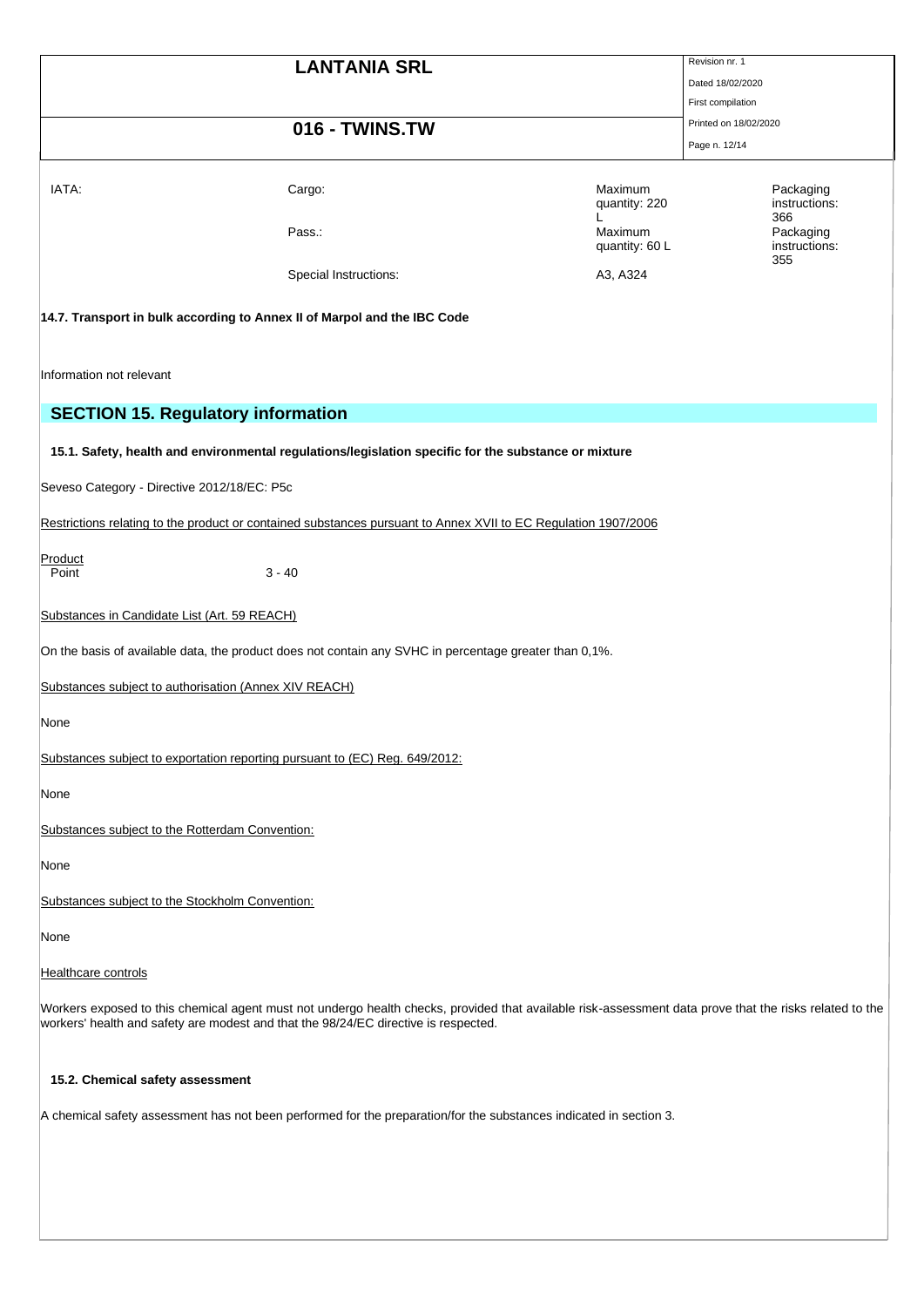Page n. 13/14

Dated 18/02/2020 First compilation

# **016 - TWINS.TW** Printed on 18/02/2020

**SECTION 16. Other information**

Text of hazard (H) indications mentioned in section 2-3 of the sheet:

| Flam. Liq. 3     | Flammable liquid, category 3                                 |
|------------------|--------------------------------------------------------------|
| Asp. Tox. 1      | Aspiration hazard, category 1                                |
| STOT SE3         | Specific target organ toxicity - single exposure, category 3 |
| H <sub>226</sub> | Flammable liquid and vapour.                                 |
| H304             | May be fatal if swallowed and enters airways.                |
| H336             | May cause drowsiness or dizziness.                           |
| <b>EUH066</b>    | Repeated exposure may cause skin dryness or cracking.        |

LEGEND:

- ADR: European Agreement concerning the carriage of Dangerous goods by Road
- CAS NUMBER: Chemical Abstract Service Number
- CE50: Effective concentration (required to induce a 50% effect)
- CE NUMBER: Identifier in ESIS (European archive of existing substances)
- CLP: EC Regulation 1272/2008
- DNEL: Derived No Effect Level
- EmS: Emergency Schedule
- GHS: Globally Harmonized System of classification and labeling of chemicals
- IATA DGR: International Air Transport Association Dangerous Goods Regulation
- IC50: Immobilization Concentration 50%
- IMDG: International Maritime Code for dangerous goods
- IMO: International Maritime Organization
- INDEX NUMBER: Identifier in Annex VI of CLP
- LC50: Lethal Concentration 50%
- LD50: Lethal dose 50%
- OEL: Occupational Exposure Level
- PBT: Persistent bioaccumulative and toxic as REACH Regulation
- PEC: Predicted environmental Concentration
- PEL: Predicted exposure level
- PNEC: Predicted no effect concentration
- REACH: EC Regulation 1907/2006
- RID: Regulation concerning the international transport of dangerous goods by train
- TLV: Threshold Limit Value
- TLV CEILING: Concentration that should not be exceeded during any time of occupational exposure.
- TWA STEL: Short-term exposure limit
- TWA: Time-weighted average exposure limit
- VOC: Volatile organic Compounds
- vPvB: Very Persistent and very Bioaccumulative as for REACH Regulation
- WGK: Water hazard classes (German).

#### GENERAL BIBLIOGRAPHY

- 1. Regulation (EC) 1907/2006 (REACH) of the European Parliament
- 2. Regulation (EC) 1272/2008 (CLP) of the European Parliament
- 3. Regulation (EU) 790/2009 (I Atp. CLP) of the European Parliament
- 4. Regulation (EU) 2015/830 of the European Parliament
- 5. Regulation (EU) 286/2011 (II Atp. CLP) of the European Parliament
- 6. Regulation (EU) 618/2012 (III Atp. CLP) of the European Parliament
- 7. Regulation (EU) 487/2013 (IV Atp. CLP) of the European Parliament
- 8. Regulation (EU) 944/2013 (V Atp. CLP) of the European Parliament
- 9. Regulation (EU) 605/2014 (VI Atp. CLP) of the European Parliament
- 10. Regulation (EU) 2015/1221 (VII Atp. CLP) of the European Parliament
- 11. Regulation (EU) 2016/918 (VIII Atp. CLP) of the European Parliament
- 12. Regulation (EU) 2016/1179 (IX Atp. CLP)
- 13. Regulation (EU) 2017/776 (X Atp. CLP)
- 14. Regulation (EU) 2018/669 (XI Atp. CLP)
- 15. Regulation (EU) 2018/1480 (XIII Atp. CLP)
- 16. Regulation (EU) 2019/521 (XII Atp. CLP)